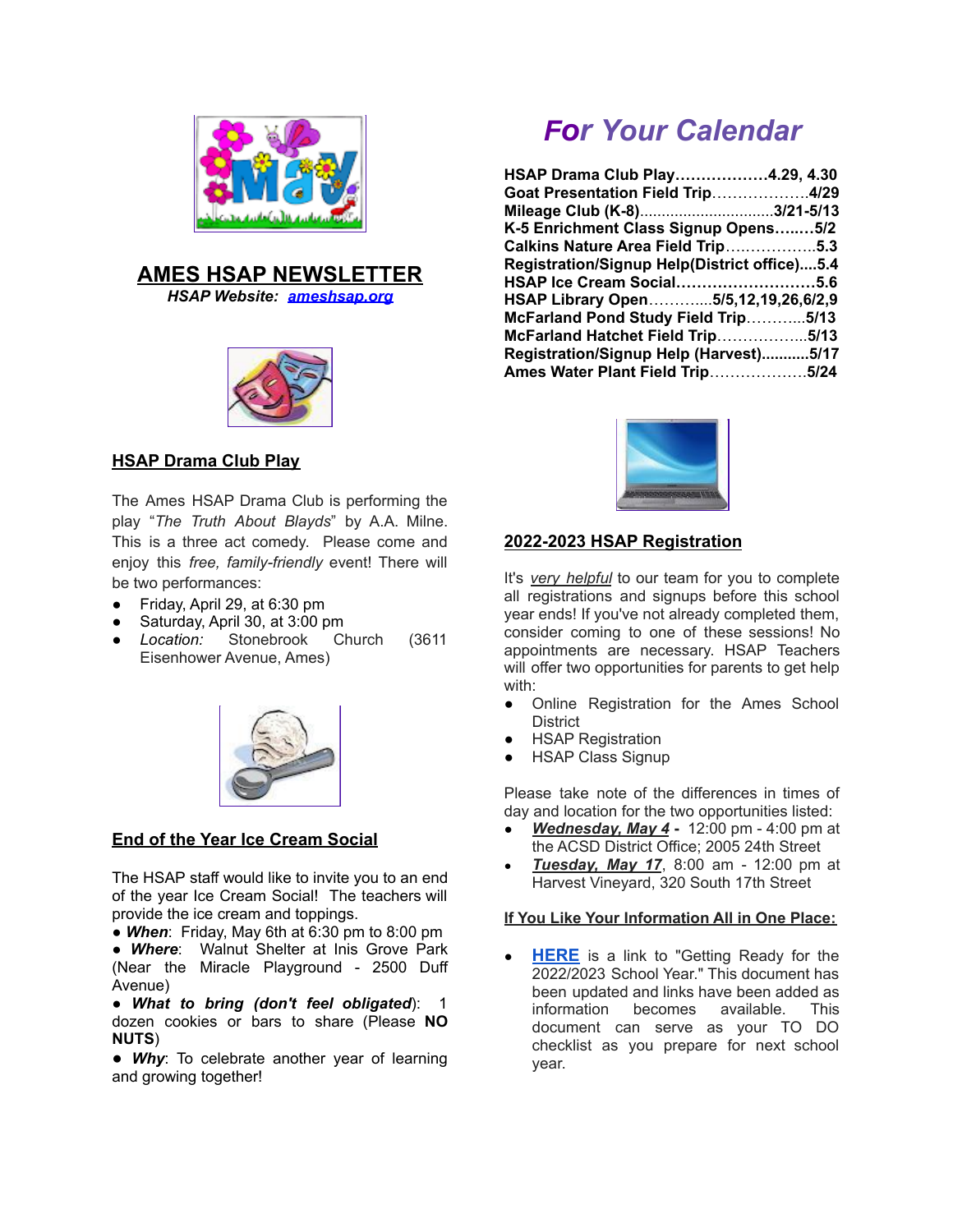

# **DMACC Career Discovery Events**

Follow this link to find out more about remaining availability in any of these events: Career [Discovery](https://www.dmacc.edu/workbasedlearning/careerdiscovery/Pages/careerdiscovery.aspx) Events



#### **Mary Greeley Mileage Club for K-8**

Our final day is Friday, May 13. We know many families are quite busy, but if you have any K-8 students in this program, please know that you can send Kathy Burns your entries with the mileage for past weeks at any time.

● [kathy.burns@ames.k12.ia.us](mailto:kathy.burns@ames.k12.ia.us)



# *CHECK THIS OUT***: FREE Piano to Homeschool Family**

Shelly Larson, our dear former HSAP Coordinator who served us faithfully for many years, has a spinet piano (console style) that she wants to generously give away to one of our home schooling families.

- It is *free*
- It is in need of a tune-up
- You will need to be able to transport it yourself
- To contact Shelly, please call or text her at 515-451-3564



#### **To view and register for Field Trips**:

- Registration for May field trips are listed, and you can check online for openings.
- Go to our **HSAP** [website](http://ameshsap.org/)
- Under Program Resources click on Services
- Scroll down and choose IN PERSON FIELD **TRIPS**
- Read the information by the stop sign
- Click on a month or scroll down to view
- Click on the Registration button
- Complete the Google Form

#### **Click on Submit**

*Field Trip Cancellations:* If you have registered and need to cancel, please text or call Carrie Pahl (515) 450-4068 *as soon as possible* so others on the waiting list can join the field trips.



# **May In-Person Field Trips**

**Calkins Nature Area**

**Grades: Whole Family** (*Change-Students will stay with their family and not be divided by age groups*) **Tuesday, May 3**

**10:00 am - 3:00 pm** *(Check-in by 9:45 am)* **Location:** 18335 135th Street, Iowa Falls *Registration deadline: closed on April 26 However, if you really want to go contact Carrie Pahl (515-450-4068)*

Enjoy the outdoors! Come explore the Calkins Nature Area. We will have three stations led by the naturalists that will take about 30 minutes each. The students will be divided into three age groups. (More details later.)

- We will explore their prairie, wood, and the animal exhibits.
- The Calkins Nature Center also includes a large collection of Native American artifacts.
- This will be an all day event.
- Families should bring sack lunches.
- No fee for this event.
- Travel time to the Nature Center is about one hour.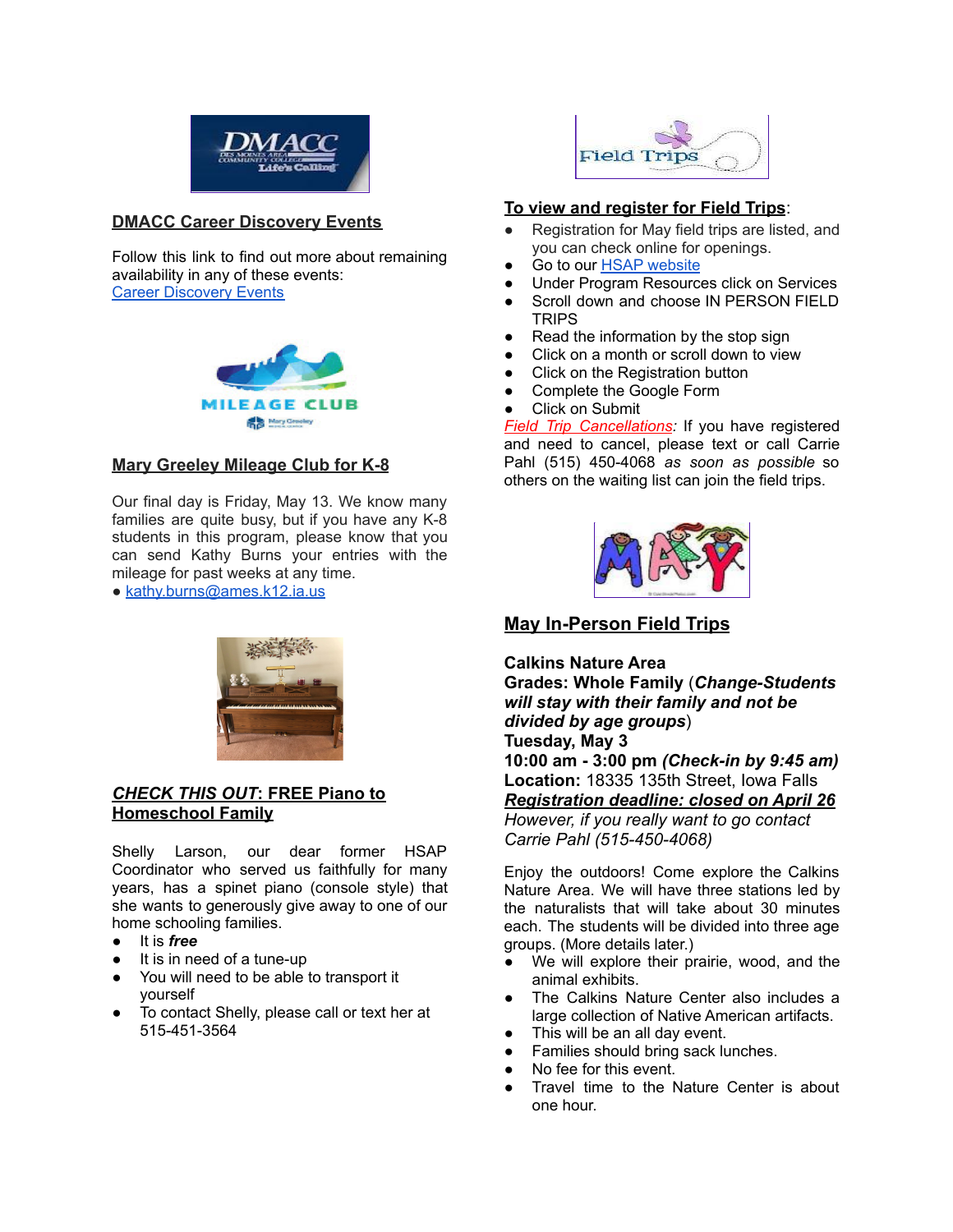# **May In-Person Field Trips** *(continued)*

**McFarland Park** (*Note: two field trips)* **Pond Study Grades: Best suited to Preschool - 5th**

**grade** *(but whole family is welcome)*

**Friday, May 13**

**12:30 pm - 3:00 pm** *(Check-in by 12:15 pm)*

**Location:** McFarland Park, 56461 180th Street, Ames

#### *Registration deadline: May 9*

A lake is an amazing habitat full of critters. Students will learn about the food chain and use nets to explore and discover pond life.

- **This is not a drop off student event.** A parent or adult must attend with their children.
- Younger children can come as long as a parent is keeping a close watch on them, and they are not interfering in the naturalist's lessons.
- **Clothing Requirements**: No flip flops, wear clothes that can get dirty, shorts okay
- Bring marked water bottles, if desired.
- No fee for this event



**McFarland Park** (*Note: two field trips)* **Hatchet Grades: Grades 6 & Up Friday, May 13 12:30 pm - 3:00 pm** *(Check-in by 12:15 pm)*

**Location:** McFarland Park, 56461 180th Street, Ames

# *Registration deadline: May 9*

After your students finish reading *Hatchet* by Gary Paulsen or another wilderness survival book, such as *My Side of the Mountain* by Jean Craighead George, come to McFarland Park to experience survival shelter and fire building.

- **● These older students can be dropped off.** Parents do not have to attend, but are welcome.
- *Suggestion:* Read *Hatchet* or another wilderness survival book before the field trip.

#### **Hatchet Field Trip** (*continued)*

- **Clothing Requirements: No flip flops, wear** clothes that can get dirty, shorts okay
- Bring marked water bottles, if desired.
- No fee for this event



# **Ames Water Plant**

**Grades: Family** (will be divided by age/grade groups for better age-related instruction)

*Note:* **Parents or a designated adult must attend this field trip with their children. It is not an opportunity for dropping off children.**

#### **Tuesday, May 24**

**10:00 am - 11:00 am Tour** *(Check in by 9:45 am)*

**1:00 pm - 2:00 pm Tour** *(Check in by 12:45 pm)*

**Location:** Ames Water Plant, 1800 E. 13th Street, Ames

*Registration deadline: Monday, May 16*

Get to know your city. Your students will be voters someday! The students will learn about collection of groundwater through a network of wells, treatment of that water to make it suitable for human consumption, pumping of the water into the distribution system, and the management of the residual solids generated by the treatment process.

*Please note*: Read the special notes on the HSAP [website](http://ameshsap.org/) for this field trip because there are *several rules to follow and restrictions* because this is a security site. *A few* are noted below:

- All visitors 18 years of age and older will be required to sign-in and show current, valid government-issued ID or college ID.
- No cell phone usage or photography of any kind allowed.
- There are several prohibited items including bags, backpacks, fanny packs, purses, and the like.
- All attending must be registered four days ahead. No last minute family or student/child add ons

●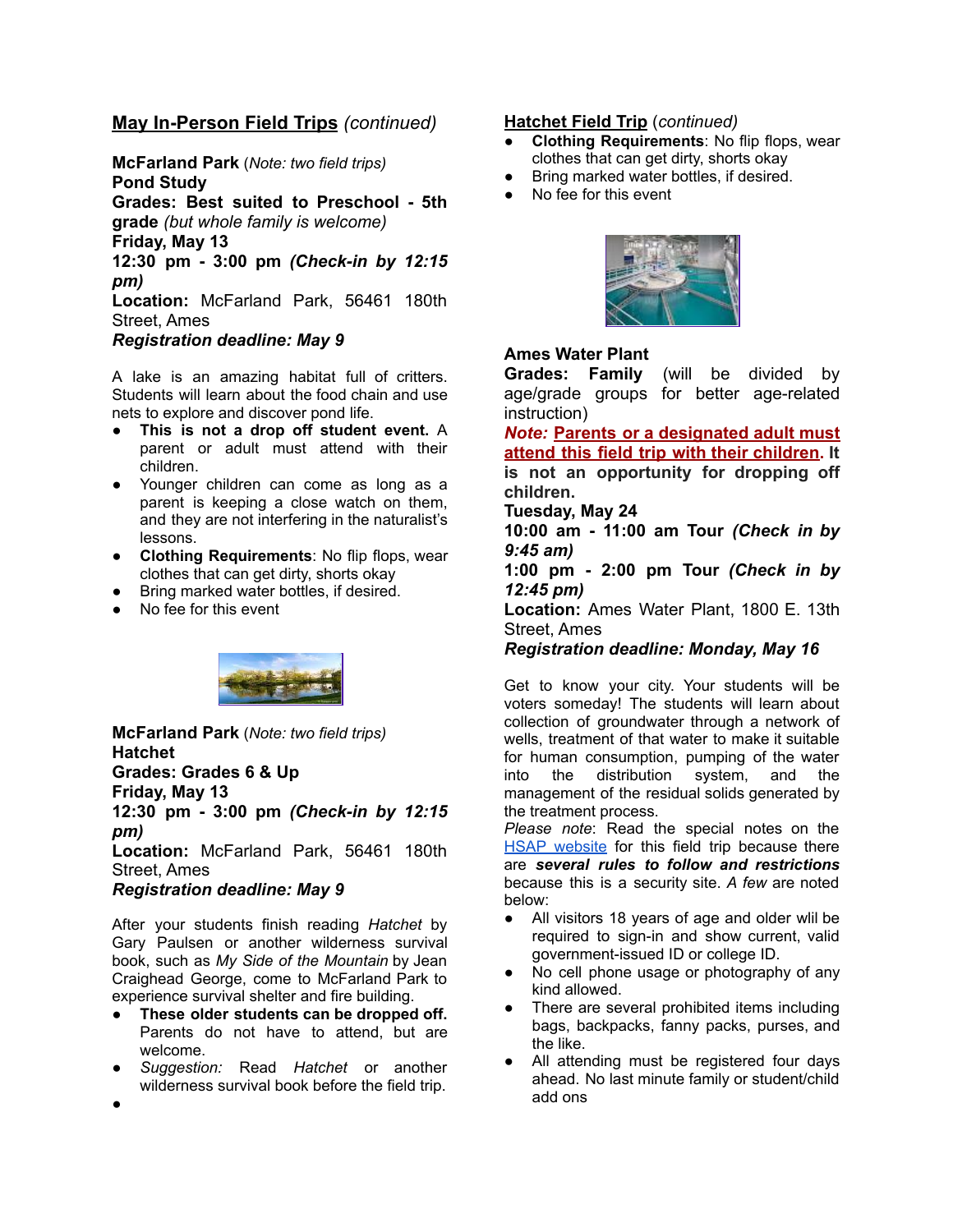

# **2022 Graduation Ceremony Information**

This year's parent/student-designed *Class of 2022 Graduation Ceremony* will be held on Sunday, May 22, at 3:00 pm at City Church (located at 2400 Oakwood Road, Ames). All are welcome to join us!

Congratulations to all of our HSAP seniors who are graduating! We wish you all much success in wherever your path leads you.



#### **Ames HSAP Resource Library**

The library will continue to be open through May and part of June. You may pursue our wide selection of books and resources and return items you are no longer using. Book and resource donations are welcome as well. We also have carts of free homeschool materials for you to select and take home.

**Library Hours in May and early June:** The Resource library will be open the following Thursdays from 11:30 am - 1:00 pm:

- May 5, 12, 19<sup>\*</sup>, 26 (\*closes at 12:15 pm)
- June 2, 9

Our HSAP Resource Librarian Joni Gainer will be on another medical leave beginning in mid-June. She will send out an email when the library hours start up again.



#### **2022 LIVE UNITED Food Drive**

Thank you for your *generous support* of this community food drive to help stock local food pantries so families in need can find assistance.



If you are interested in borrowing some of the additional resources we have, please contact Kathy Burns ([kathy.burns@ames.k12.ia.us\)](mailto:kathy.burns@ames.k12.ia.us). She will let you know if the resource you're looking for is available, or place you on a waiting list, if desired. Our resources include:

- Barton (Level 1- Level 10)
- Institute for Excellence in Writing (IEW)
- Saxon Math for middle school and high school
- Teaching Textbooks for middle school and high school math.



# **Humor Me**

What did the goat say after it ate a roll of movie film?

*I liked the book better.*

- How were your test questions? *They were easy, but I had trouble with the answers.*
- What is a snake's favorite subject in school? *Hissssssstory*

Why isn't there a clock in the library? *Because it tocks too much*

Why did the right triangle put the air conditioner on?

*Because it was 90 degrees*

What is a teacher's favorite nation? *Expla-nation*

Why did the Norweigan navy put barcodes on the side of their ships?

> *Because when they came into port they can scandanavyin!*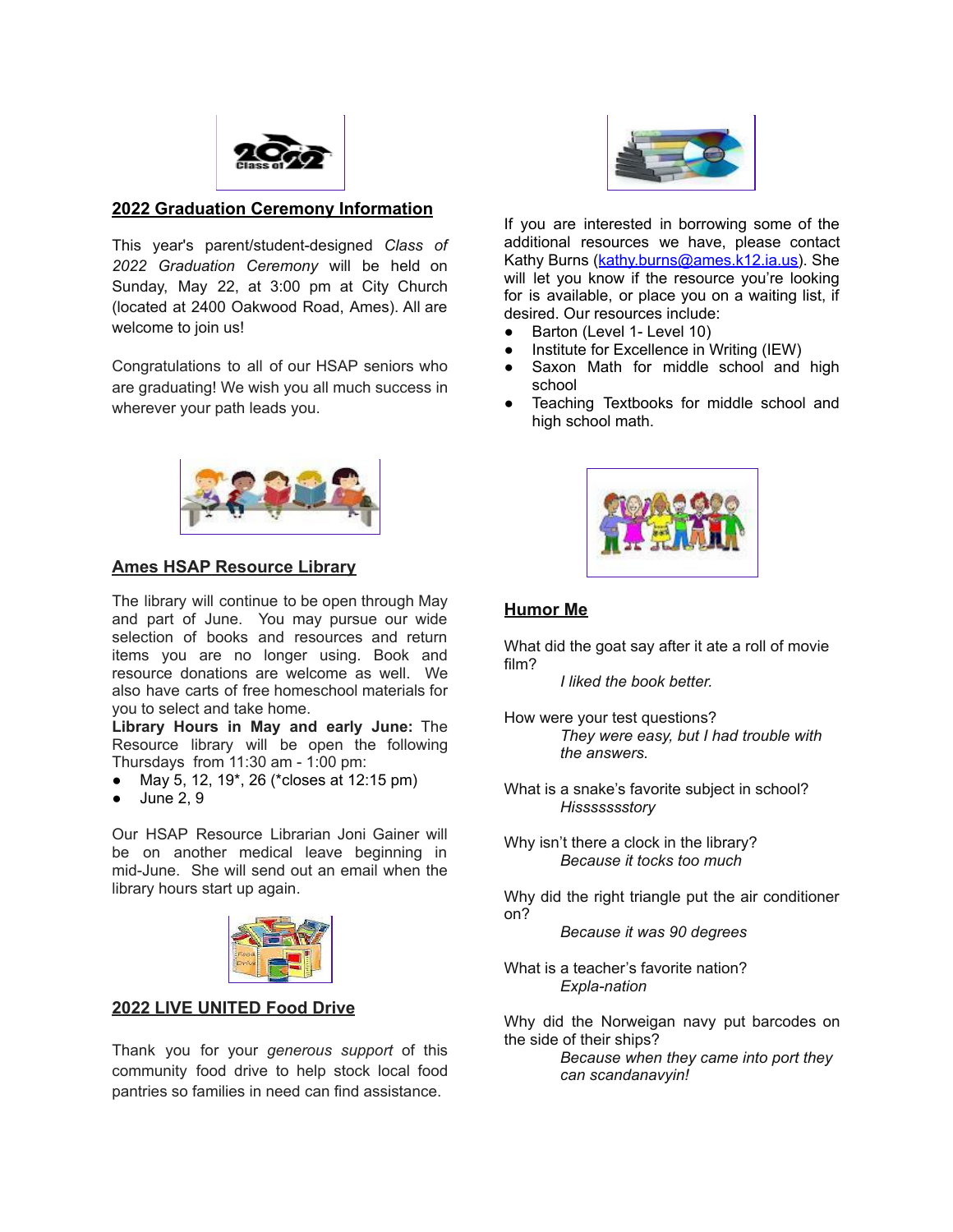# **Additional Ideas, Opportunities to Consider**

*These are not sponsored by our HSAP, but may be of interest to you and your family.*

# *Ames Children's Choirs*

Their choirs include boys and girls ages 7-18. Visit their website for more information.

- <https://www.ameschildrenschoirs.org>
- 4.30 Park Performance Tour (see website)
- 5.21 Spring Concert at Hickory Shelter in Brookside Park (at 3:00 pm); free, donations accepted
- 5.23-5.30 Voice Placement Auditions for 2022-23 Season

# *Ames Public Library*

Consider exploring the calendar of our local Ames Library (515 Douglas Avenue) The final monthly Homeschool Book Club will be held on-Thursday, May 5 from 10:00 am -11:00 am, and features *Harry Potter and the Sorcerer's Stone* (fantasy genre). You may want to check out their website and scroll through their May calendar rto see if you can find activities that fit your family's interests and schedule (arts, crafts, science experiments, Kids Create, and read alouds). The Annual Summer Reading Challenge is set for Tuesday, June 1 - August 24.

- On April 30, there will be a special "*Iowa Insect Pageant*" featuring a time of creating your own puppet.
- Check out the website to view the Iowa Libraries Adventure Pass available to library cardholders 18 and older, and view a list of places in the area where you can reserve a family pass to participating museums and attractions - free of charge (once per year)
- **Ames Public [Library](https://www.amespubliclibrary.org/)**

#### *Blank Park Zoo*

Check out their website before visiting because some areas are closed as a precautionary measure due to a case of avian influenza in Iowa.

- Spring and Summer Safari Camp
- Join the Zoo Crew 2022 as a special volunteer opportunity for youth ages 13-17 (application deadline is March 1)
- Animal-related STEM boxes for those aged 1-8 years old can be ordered online
- **[Blank](https://www.blankparkzoo.com/) Park Zoo**

#### *Cultivating Hope Farms*

The vision statement of this non-profit includes "creating meaningful opportunities for inclusion and acceptance for those with autism and all disabilities." Please check out their website to find out more details, or contact Gina Perkins.

- Located at 5500 240th Street, Ames
- 515-210-5407
- [ginaperkins1641@gmail.com](mailto:ginaperkins1641@gmail.com)
- <https://cultivatinghopefarms.org/>

#### *Goldie's Kids Club*

The Iowa Department of Cultural Affairs has a program called Goldie's Kids Club to introduce children (12 and under) to Iowa history. It stars Goldie, the eastern goldfinch (the state bird). Please investigate their website to find out what they have to offer (including "*History Mystery",* activities, a recommendation of a Storytime digital book, and other items that can be accessed in their archives).

● <https://iowaculture.gov/goldie>

#### *Hy-Vee Kids Fitness Program*

Includes a five week challenge, including videos, training tools, a blog, and more

● <https://hy-veekidsfit.com>

# *ICAN*

If you have a high school student, you may want to visit the ICAN website. It features a variety of resources for career planning, college planning, financial aid and helpful steps for success. They also have an ICAN Scholarship Database.

- They are offering some virtual meetings, too. Check out the website for more information.
- [www.icansucceed.org](http://www.icansucceed.org)

# *Octagon Center For the Arts*

Check their website to determine when the Octagon Shop is open, and discover the in-person or virtual art classes are available.

- The 2022 Elementary/Middle/High School Annual Student Show (4.30-5.14)
- <https://octagonarts.org>

#### *Reiman Gardens*

You may want to regularly check their website to see the upcoming events and fees. There is a "Free Admission Day" for the public on Wednesday, May 4th.

● Reiman [Gardens](https://www.reimangardens.com)